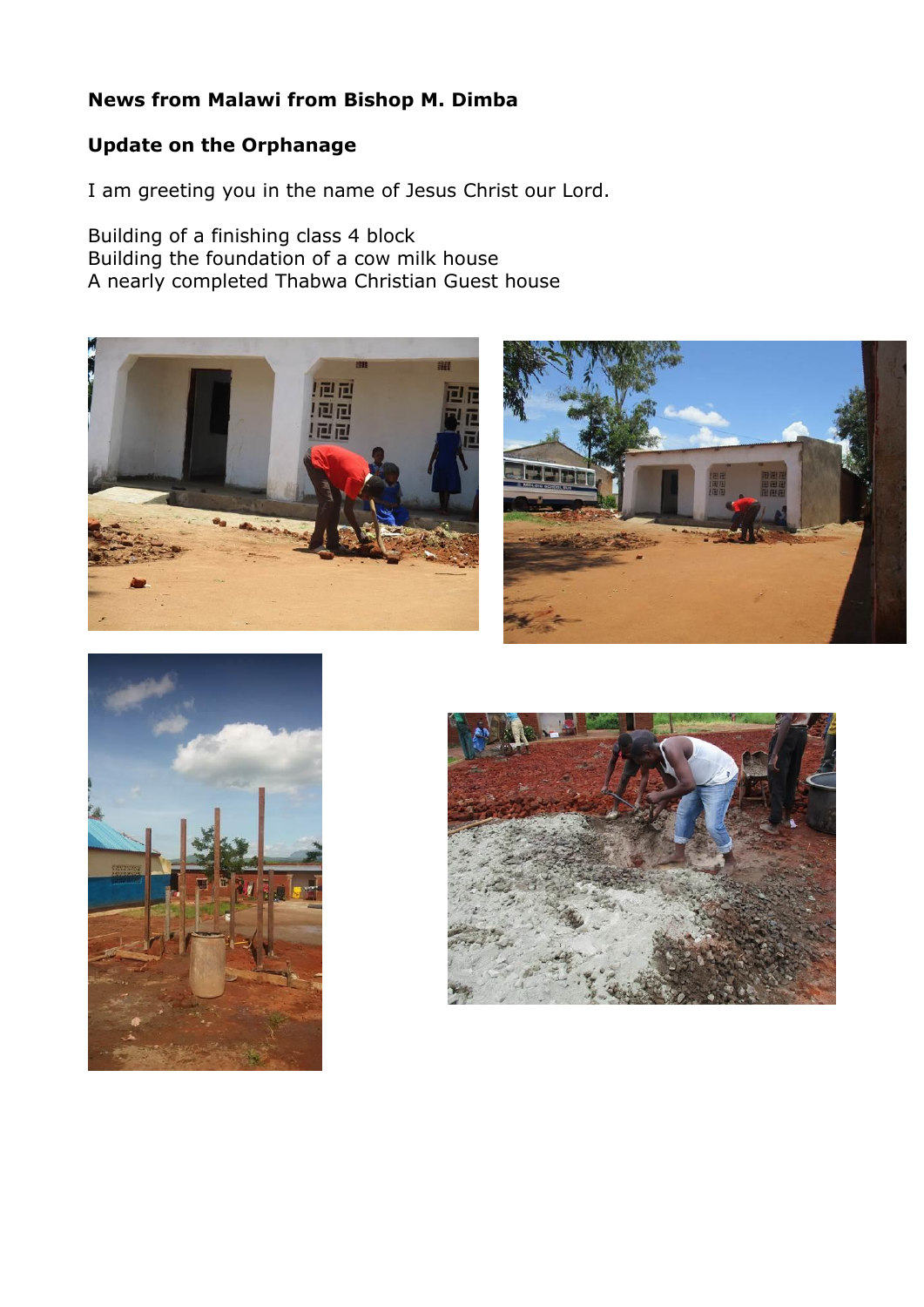



## **Update on travelling**

I sent you our last travelling's including the giving away bicycles and Bibles to Mozambique 5 Pastors who travelled and crossed the border into Malawi.





Mozambique blessed with Bicycles and the Bibles.



## **Below is a report from Brother Enock the Evangelist:-**

The Five Pastors from

"Greetings once again from Malawi in the name of Jesus Christ our Lord, we are so happy and very thankful to God for making possible for us to go again and do Evangelism, encouraging and teaching our brothers and Sister in the Lord.

This time we used Nissan and it has run very well. Praise the Lord!!!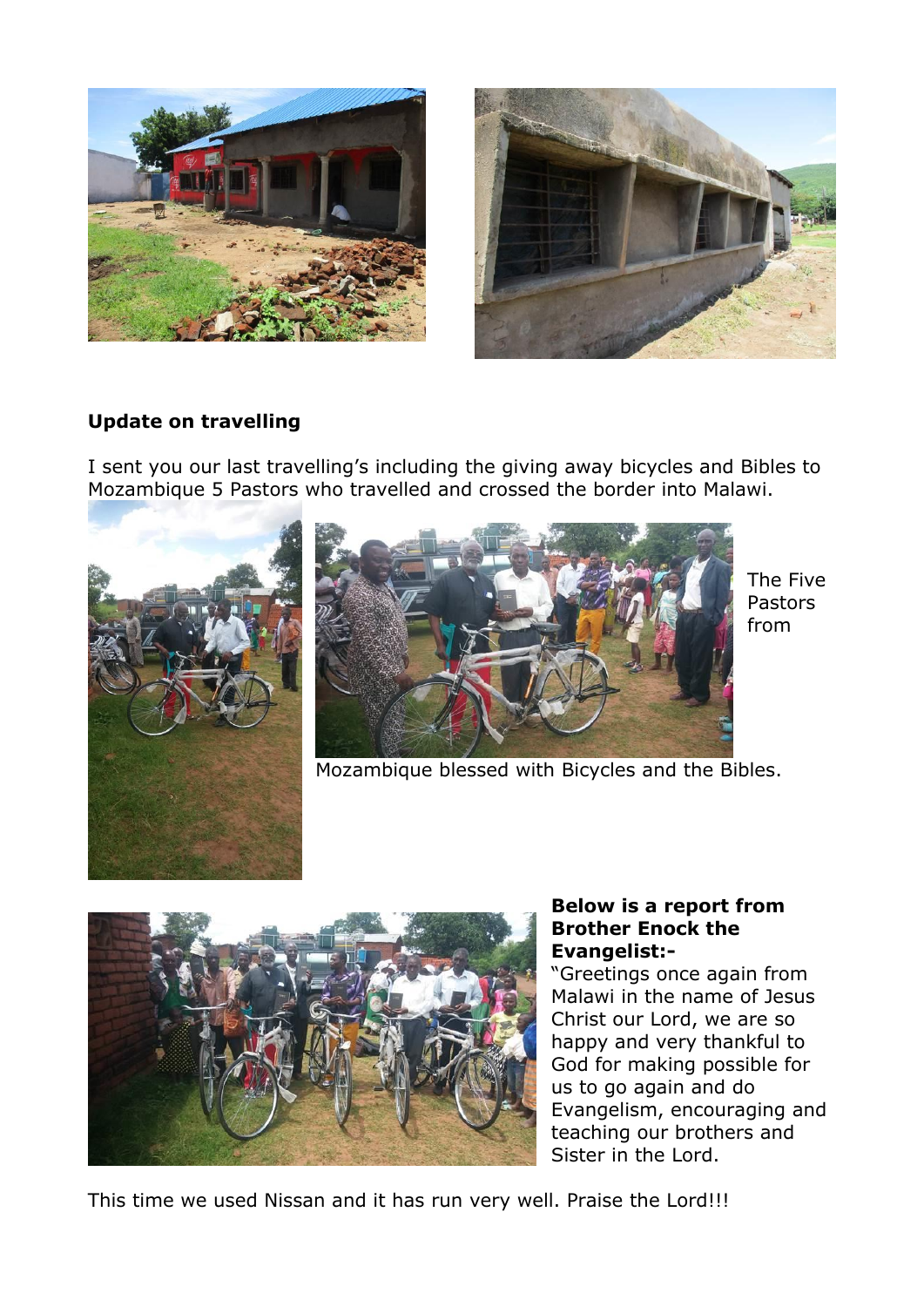

Offloading Jesus movie equipment in the first village It was a great trip and we saw God working in different ways during our travelling and we saw 513 people making their decision to follow Jesus as their personal Lord and savior. When we were in Chigweshe village after setting up the Jesus movie and starting playing Gospel songs the village headman came to stop us, he said we don't have any

permission to show the movie in his village. I knew it was not him speaking but the devil and I said to him I don't need any permission to preach the gospel of our Lord Jesus Christ and I don't see anything hindering me to do so in his village. He called the people who called us and also some elders in his village they had a long discussion while the Gospel music was playing. I and the team we prayed the other side for breakthrough and then he came and said "no problem now you can continue" we all thanked God and God did great things that night as more people were delivered from different bondages including witchcraft and we had about 119 souls worn to Christ. Praise the Lord!!! We know all this was possible because of you, as you always pray for us from that side. Thank you so much.



Because of the Cyclone that has left many people homeless in the country it has affected also much to the place of worship as many Church building fallen down and others were washed away, in our trip we have just finished were worshiping glass shade like these above, these people really need prayers and support for roofing materials and they can be able to mold bricks and burn it but they can just need roofing materials

and with the average of MK250, 000.00 they can have a good church building with a good roof.